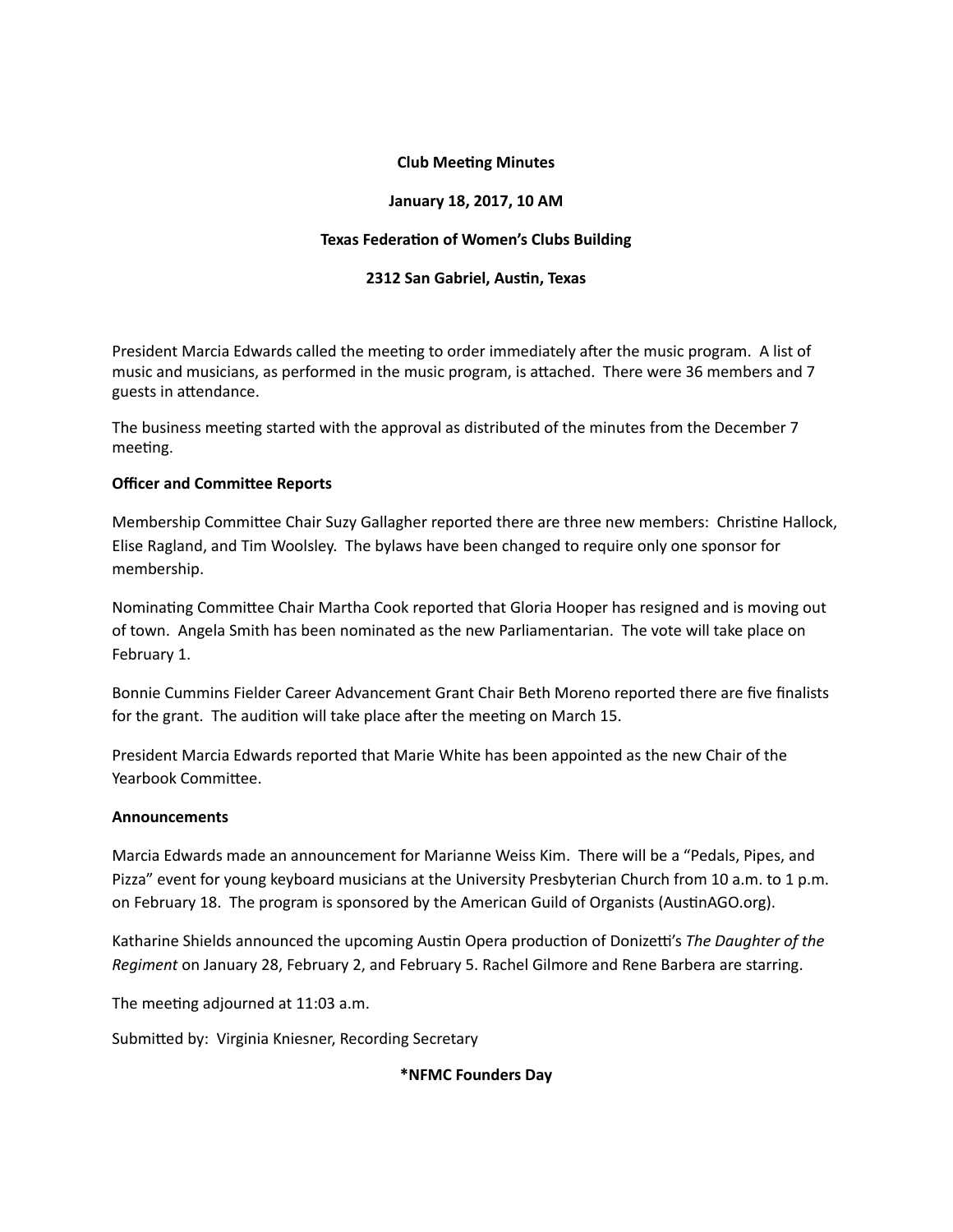# **Dedicated to American Women Composers**

# **January 18, 2017**

| Program Leader:                      | <b>Beth Moreno</b>               |                             |                                               |
|--------------------------------------|----------------------------------|-----------------------------|-----------------------------------------------|
| Collect Leader:                      | Sarah Harriman                   |                             |                                               |
|                                      |                                  |                             |                                               |
| Together We Sing:                    | The Yellow Rose of Texas (p. 48) |                             |                                               |
|                                      | Carla Johnson, leader            |                             |                                               |
|                                      | Carlie Burdett, piano            |                             |                                               |
|                                      |                                  | Program                     |                                               |
| Variations on "The Call"             |                                  |                             | Karol Ann Badgett (b. 1960)/                  |
|                                      |                                  |                             | George Herbert / Ralph<br>Vaughan Williams    |
|                                      |                                  | ** Karol Ann Badgett, piano |                                               |
| The Wind                             |                                  |                             | Janet Gardner (b. 1951)                       |
|                                      |                                  | Martha Cook, soprano        |                                               |
|                                      |                                  | Carolyn McColloch, piano    |                                               |
| Days                                 |                                  |                             | Carlie Burdett/Karle Wilson Baker (1867-1960) |
| I Shall be Loved as Quiet Things     |                                  |                             |                                               |
| In Flanders Fields                   |                                  |                             | Carlie Burdett/John McCrae, poet              |
|                                      |                                  | Carla Johnson, soprano      |                                               |
|                                      |                                  | Carlie Burdett, piano       |                                               |
| Trio for Flute, Clarinet and Bassoon |                                  |                             | Lisa Shirah-Hiers (b. 1965)                   |
| Adagio, Allegro vivace               |                                  |                             |                                               |